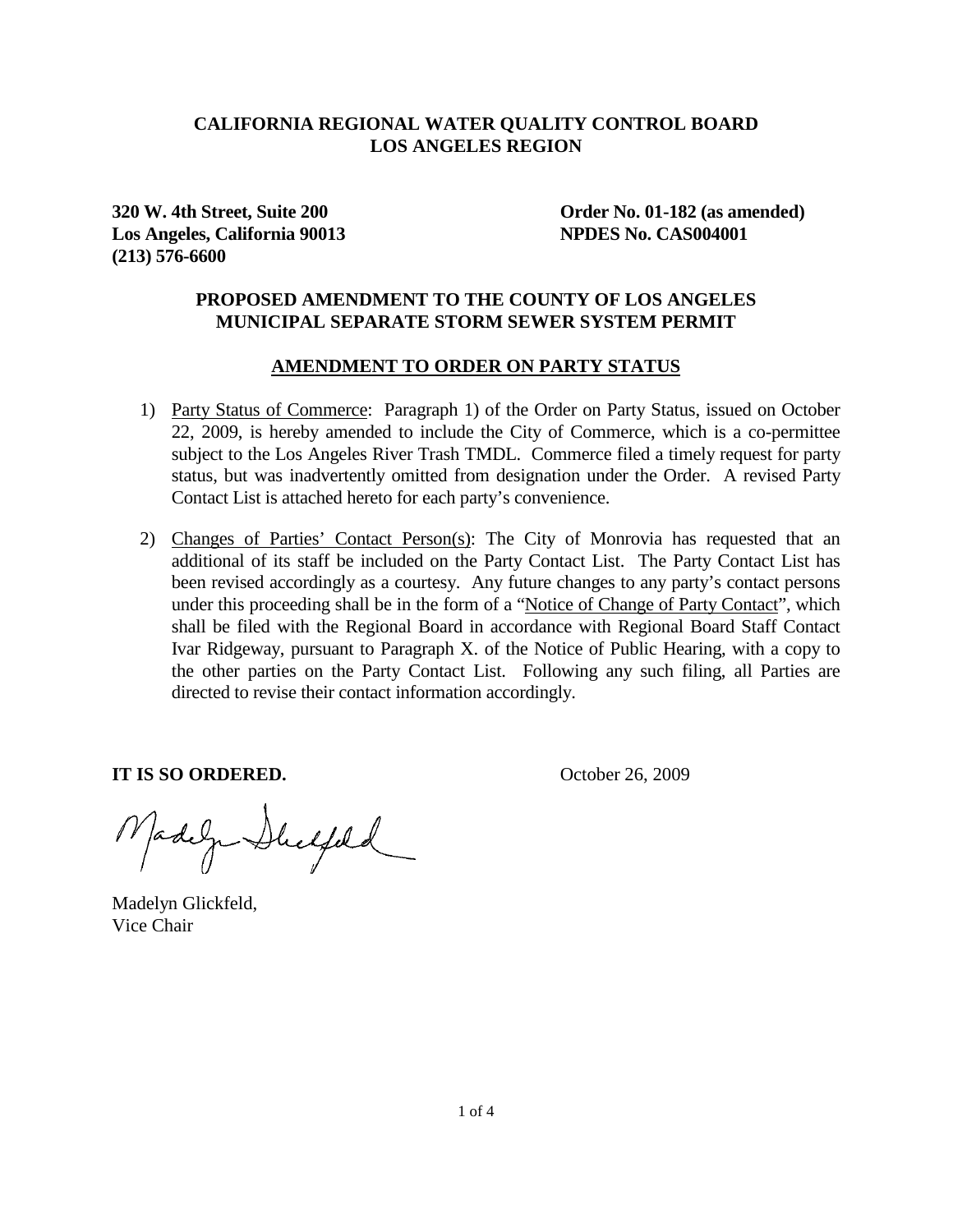| Party                                               | <b>Contact Name</b>                                                    | <b>Contact Information</b>                                                                                                                                    |
|-----------------------------------------------------|------------------------------------------------------------------------|---------------------------------------------------------------------------------------------------------------------------------------------------------------|
| Los Angeles County<br><b>Flood Control District</b> | Mr. Hector Bordas,<br>Principal Civil Engineer                         | County of Los Angeles<br>Department of Public Works,<br>Watershed Management Division<br>P.O. Box 1460<br>Alhambra, CA 91802-1460<br>hbordas@dpw.lacounty.gov |
| County of Los Angeles                               | Mr. Hector Bordas,<br>Principal Civil Engineer                         | County of Los Angeles<br>Department of Public Works,<br>Watershed Management Division<br>P.O. Box 1460<br>Alhambra, CA 91802-1460<br>hbordas@dpw.lacounty.gov |
| Arcadia                                             | Carmen Trujillo                                                        | <b>Public Works Services Department</b><br>PO Box 60021<br>Arcadia, CA 91066-6021<br>$(626)$ 256-6551<br>ctrujillo@ci.arcadia.ca.us                           |
| Bell                                                | Kevin J. Powers,<br><b>Environmental Complaince</b><br>Coordinator     | 2601 Airport Drive, Suite 110<br>Torrance, CA 90505<br>$(310)$ 257-2000<br>kevinpowers@caaprofessionals.com                                                   |
| Bell                                                | Carlos Alvarado, City<br>Engineer                                      | 6330 Pine Avenue<br>Bell, CA 90201<br>$(323) 588 - 6211$<br>rsccengr@aol.com                                                                                  |
| Bell                                                | Edward W. Lee, City<br>Attorney                                        | Best Best & Krieger, LLP<br>300 South Grand, 25th Floor<br>Los Angeles, CA 90071<br>$(213)$ 617-8100<br>edward.lee@bbklaw.com                                 |
| Carson                                              | Ms. Patricia Elkins, Storm<br><b>Water Quality Programs</b><br>Manager | 701 East Carson St.<br>Carson, CA 90745<br>$(310)$ 847-3529<br>pelkins@carson.ca.us                                                                           |
| Commerce                                            | Mr. Jorge Rifa                                                         | 2535 Commerce Way<br>Commerce, CA 90040<br>$(323)$ 722-4805<br>jorger@ci.commerce.ca.us                                                                       |
| Hidden Hills                                        | Cherie L. Paglia, City<br>Manager                                      | 6165 Spring Valley Road,<br>Hidden Hills, CA 91302<br>citymanager@hiddenhillscity.org                                                                         |

## **Attachment A: Party Contact List**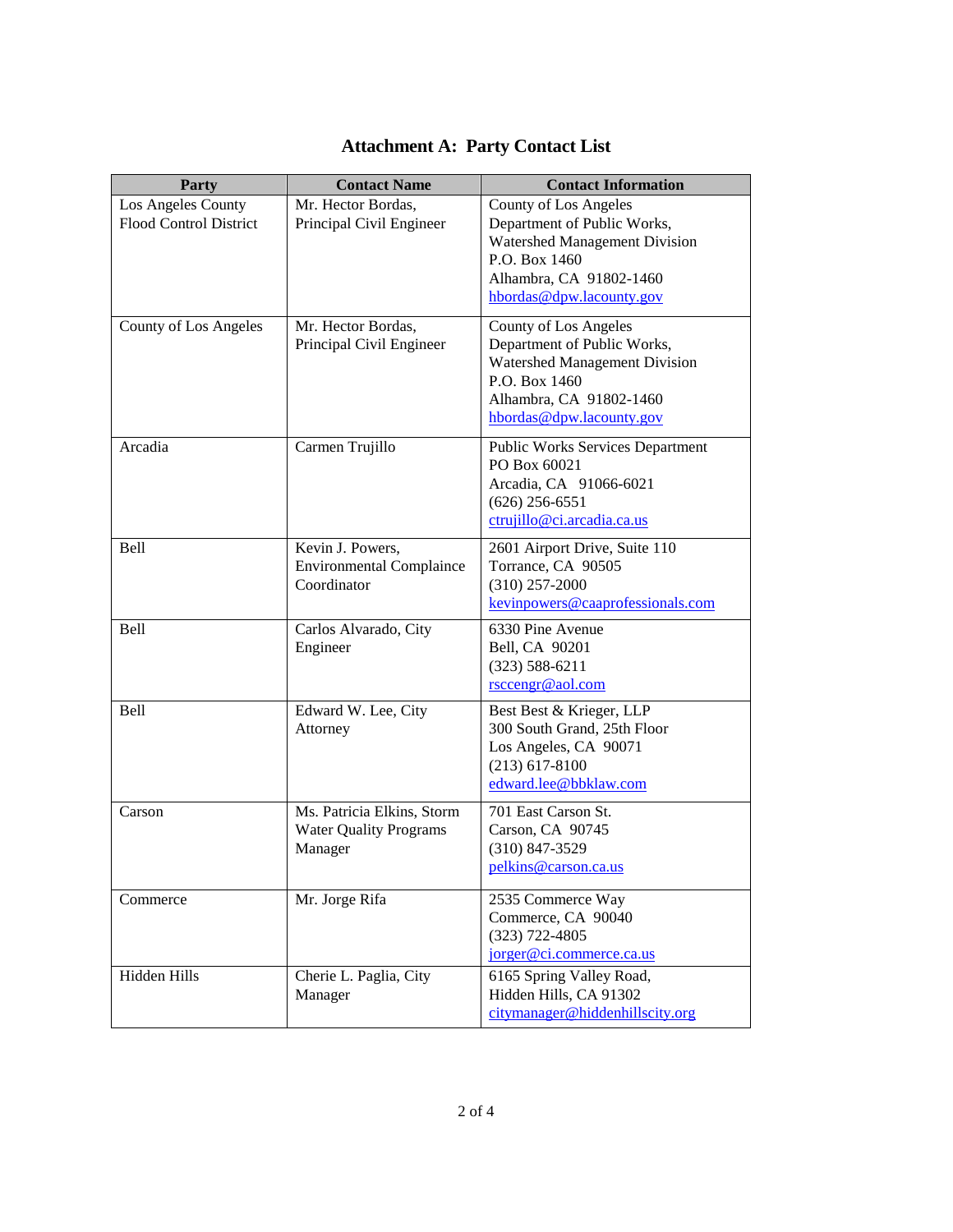# **Attachment A: Party Contact List (con't)**

| Hidden Hills         | Kevin J. Powers,<br><b>Environmental Complaince</b><br>Coordinator | 2601 Airport Drive, Suite 110<br>Torrance, CA 90505<br>$(310)$ 257-2000<br>kevinpowers@caaprofessionals.com                          |
|----------------------|--------------------------------------------------------------------|--------------------------------------------------------------------------------------------------------------------------------------|
| Hidden Hills         | Candice K. Lee, Asst. City<br>Attorney                             | Richards Watson & Gershon<br>355 S. Grand Ave., 40th Floor<br>Los Angeles, CA 90071-3101<br>$(213) 626 - 8484$<br>clee@rwglaw.com    |
| Irwindale            | Kwok Tam, Director of<br>Public Works                              | 5050 North Irwindale Ave.<br>Irwindale, CA 91706<br>$(626)$ 430-2212<br>ktam@ci.irwindale.ca.us                                      |
| Los Angeles          | Donna Chen, Assistant<br><b>Division Manager</b>                   | 1149 South Broadway, 10th Floor<br>Los Angeles, CA 90015<br>$(213)$ 485-3928<br>donna.chen@lacity.org                                |
| Monrovia             | Scott Ochoa, City Manager                                          | 415 South Ivy Ave.<br>Monrovia, CA 91016<br>$(626)$ 932-5550<br>sochoa@ci.monrovia.ca.us                                             |
| Monrovia             | Craig A. Steele, City<br>Attorney                                  | Richards Watson & Gershon<br>355 S. Grand Ave., 40th Floor<br>Los Angeles, CA 90071-3101<br>$(213) 626 - 8484$<br>csteele@rwglaw.com |
| Monrovia             | Heather M. Maloney, Storm<br><b>Water Coordinator</b>              | 600 S. Mountain Ave.<br>Monrovia, CA 91016<br>$(626)$ 932-5577<br>hmaloney@ci.monrovia.ca.us                                         |
| <b>Monterey Park</b> | Elias Saykali, Director of<br><b>Public Works</b>                  | 320 West Newmark Avenue<br>Monterey Park, California 91754-2896<br>$(626)$ 307-1383<br>esaykali@montereypark.ca.gov                  |
| Pasadena             | Martin Pastucha, Director<br>of Public Works                       | 100 North Garfield Ave.<br>PO Box 7115<br>Pasadena, CA 91109-7215<br>$(626)$ 744-4233<br>mpastucha@cityofpasadena.net                |
| San Fernando         | Ron Ruiz, Public Works<br>Director                                 | 117 MacNeil St.<br>San Fernando, CA 91340<br>$(818) 898 - 1237$<br>rruiz@sfcity.org                                                  |